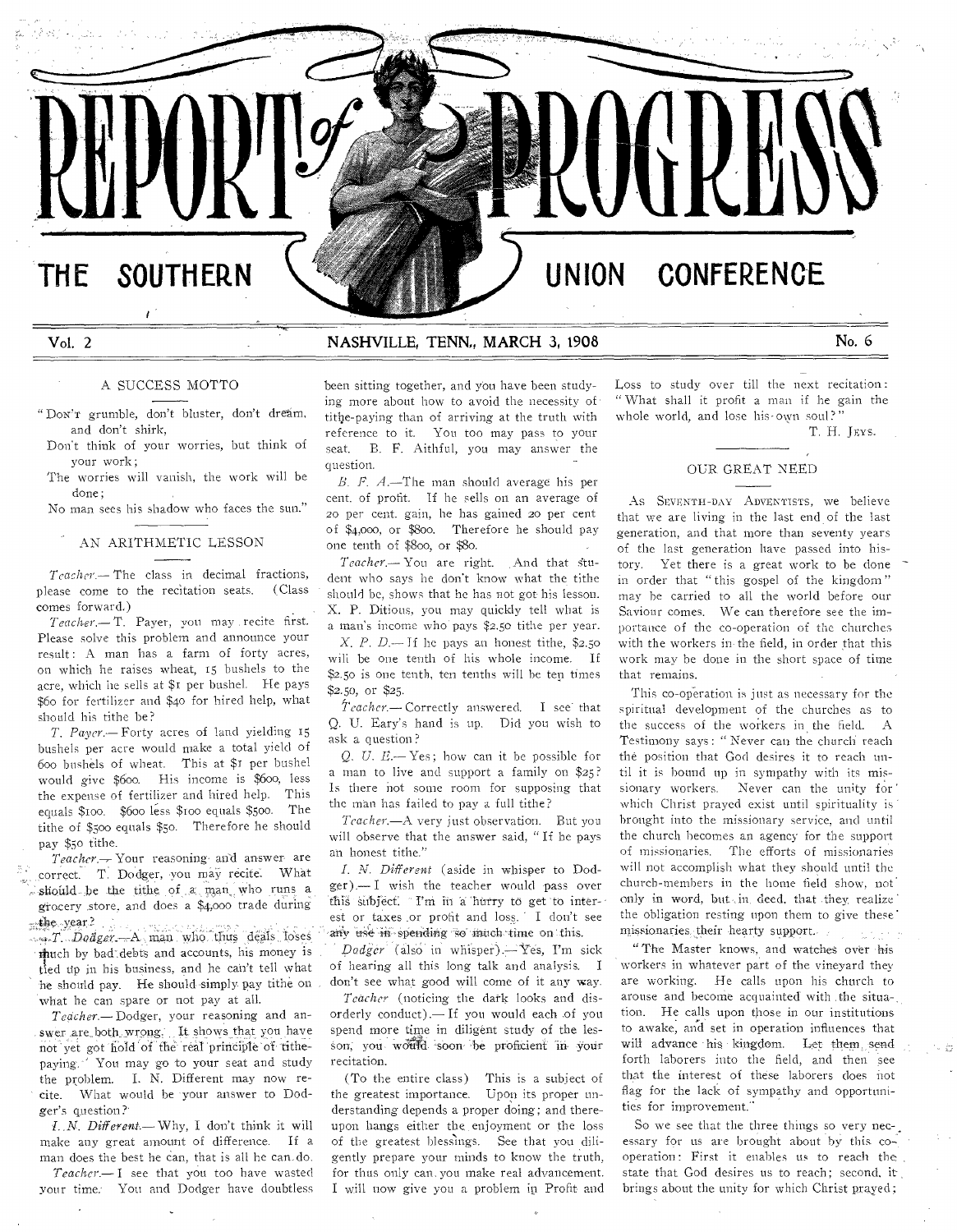third, it will help the missionaries to accomplish what they should.

It seems that the privilege and opportunity are laid at the door of each one of our *Missionary Meetings.*  churches. Shall we not all, then, begin to in-<br>quire as to what we can do to assist in send-<br>vasser, the printed page has been placed in Mrs B T Perting Fleton K. ing workers into the field, and seeing that their interest does not flag?

missionary work of the highest order, and 1 am sure that there are none who need the prayers and co-operation of the remnant church more than this noble band of workers; then permit me to make a few suggestions as to how you can help to encourage this important branch of the work. Will not each. church look over their flock, select some of their best material, and encourage them to enter this-work? and then see that their interest does not flag for the lack of your co-operation and prayers. Others may be able to furnish 'a home over Sabbath and Sunday to one or two of our canvassers while working their county; still others may furnish a home to some of our sisters while working in the cities where they reside, or else furnish them a room free.

Now if there are persons who live in the Southeastern Union Conference who would like to co-operate in this way, write to the .field missionary of your conference, and if you do not have his address, write to the president, and I am sure it will be appre-,ciated. This way of co-operation may seem small to some, but I am sure it does not seem small to the Lord unless it is a case where a good deal more could be done, and if all that can, will join heartily in it, a great work will be accomplished in too8, and many souls will be made happy by the efforts thus made.

Evidently the work will close up sooner in the South than some other parts of the field, so a quick work must be done. I believe our General Conference brethren realized this, and have favored us by giving us persons for our union presidents who were very much needed elsewhere. Then should not we show to them, and especially to our Heavenly Father, our appreciation by a hearty co-operation, and a willingness to discharge every duty in order to hasten on the work? I believe we will do this; for surely we have reached the time when all our reserve forces and talents should be. brought into service.

I. believe that our dear brethren and sisters in the Southeastern Union will unite with us in this effort, and we shall be glad to hear from you any time along this line.

While it has been my privilege to labor in -the Oklahoma Conference during the past two years (and I am sure that I should be very thankful for the many blessings God has given me in the work during that time), yet I can say that I never lost my interest in the South and Southeastern fields. Now, as it seems -that Providence has called me back to the Southeastern Union, I ask the prayers of God's people that I may constantly walk with the Saviour in such a way as will bring advancement to the work, and glory to the " Giver of .every good and perfect gift."

V. O. COLE.

# MISSIONARY AND TRACT SOCIETY **MEETINGS**

through missionary correspondence, follow up the efforts of these pioneers? quire as to what we can do to assist in send-<br>in example, the printed page has been placed in *Mrs. B. T. Perkins, Elkton, Ky.* eir interest does not flag?<br>We are told that the canvassing work is the missionary worker at home. Shall we not, as opportunity offers, and feeling a special inmany. homes. But this is not sufficient. There THROUGH the faithful efforts of the can-<br>vasser, the printed page has been placed in Mrs. B. T. Perkins, Elkton, Ky.<br>many homes. But this is not sufficient. There<br>is need of earnest co-operation on the part of as opportun

This work of correspondence .has been resolved into 'a system, and is carried on something as follows : The canvasser, as he goes to his field of labor, is furnished with blank forms to be filled out with the names and addresses of such as he believes will appreciate reading matter sent them. And on these forms notes are made to guide the correspondent in opening the work with each individual case. These forms should then be sent to the state secretary for use, but the correspondence is not usually commenced until after the agent has made his delivery.

To each address, several, usually four, successive numbers of the *Watchman* are sent, one each week. The first copy is accompanied by a letter. There are general principles that should guide us in our work. One of the objects of the first communication is to show from whom the papers come. If no letter accornpanies the first paper, the individual will often obtain the impression that it comes from the publishers, who are trying to force the paper upon him, that they may afterward collect the -subscription. Thus' in addition to the loss sustained in our work, there is danger of bringing reproach on the office of publication.

Much importance is attached to the first letter; for it will impress the receiver either fa- vorably or otherwise, and first impressions are apt to be lasting. The letter should be short and courteous, and breathe a kind, benevolent, Christian spirit, giving the reasons for sending the. paper in language to show that the sender has no pecuniary object in view, and that the copies sent will be without cost to the receiver.

When writing to a stranger, great care will need to- be exercised that the motives of the writer be not misunderstood. State plainly that you wish to call attention to the reading matter sent. Bespeak for it a careful reading. Try to awaken an interest in the writings rather than the writer.

In writing, let the tone be frank and the interest genuine, earnest but respectful, friendly but not familiar. Let us not assume the attitude of instructors, but place ourselves with our readers as learners with them of the great Teacher. In a prolonged correspondence, let not the Christian standard be lowered by in dulging in a gossipy or sentimental strain. Let Christ and his truth be ever magnified, self never.

### *Suggestive Letters.* .

Below we give three suggestive letters. The first is to a person of whom nothing is known ; the second to a mother of small children already interested in the second advent; and the third to a man who has purchased " De-

s

sire of Ages." These letters are simply suggestive, and would need to be adapted to some cases :—

#### FIRST LETTER.

I am taking the liberty to forward you a copy of the *Watchman,* which with your permission will be followed by a few others. The only return asked is a careful reading. It is a paper from which I personally have derived help, and hence I desire to place it in the hands of others. I would be very glad to learn how Please address Mrs. M. H. Charlton, 24th Ave. N., Nashville, Tenn. terest in the distribution of good literature,

## Yours very sincerely,

#### M. H. CHARLTON.

# SECOND LETTER.

*24th Ave. N., Nashville, Tenn., Feb. 27, 1908.* 

DEAR MRS. SOMERS! Having received your name as one who might be interested in good reading matter, I take this opportunity of sending you a copy of the *Watchman.* As you will readily see, the object of the paper is to call attention to passing events in our times, and to show their' real significance as revealed by the word of God.

Your will, find some useful information in the " Home and Health " department.

In this number which I am sending you, I would like to call your special attention to the article entitled " The Blessed Hope." The second coming of Christ is a subject upon which all who profess to be Christians should delight to dwell. It is really the 'foundation of the Christian's hope.

I would be glad to have you give the paper careful study. I shall take pleasure in sending it to you for several weeks, and would be pleased to hear from you, and learn how you like it. Please address Mrs. M. H. Charlton, 24th Ave. N., Nashville, Tenn.

Yours in Christian interests,

# M. H. CHARLTON.

# THIRD LETTER.

*24th Ave. N., Nashville, Tenn., Feb. 27, 1908. Mr. J. D. Langley,* 

*21st Ave. S., Nashville, Tenn.* 

DEAR SIR: Having learned through one of our church workers that you procured from him a copy of the book entitled "Desire of Ages," some time ago, I am taking the liberty of addressing you and enclosing a small leaflet. Personally I have enjoyed reading this and other works from the same author, and have received much help in my search for a knowledge of God.

As stated in the preface of the book to which I have referred, there is in the heart of man an inexpressible longing for something more than we possess, and the writer, pointing to Christ as the " Desire of all Nations," has done much to show how these longings may be satisfied. There are many excellent volumes on the life of Christ, but this one is not written merely to set forth a harmony of the Gospels, or the wonderful lessons and events in the life of Christ, but to present the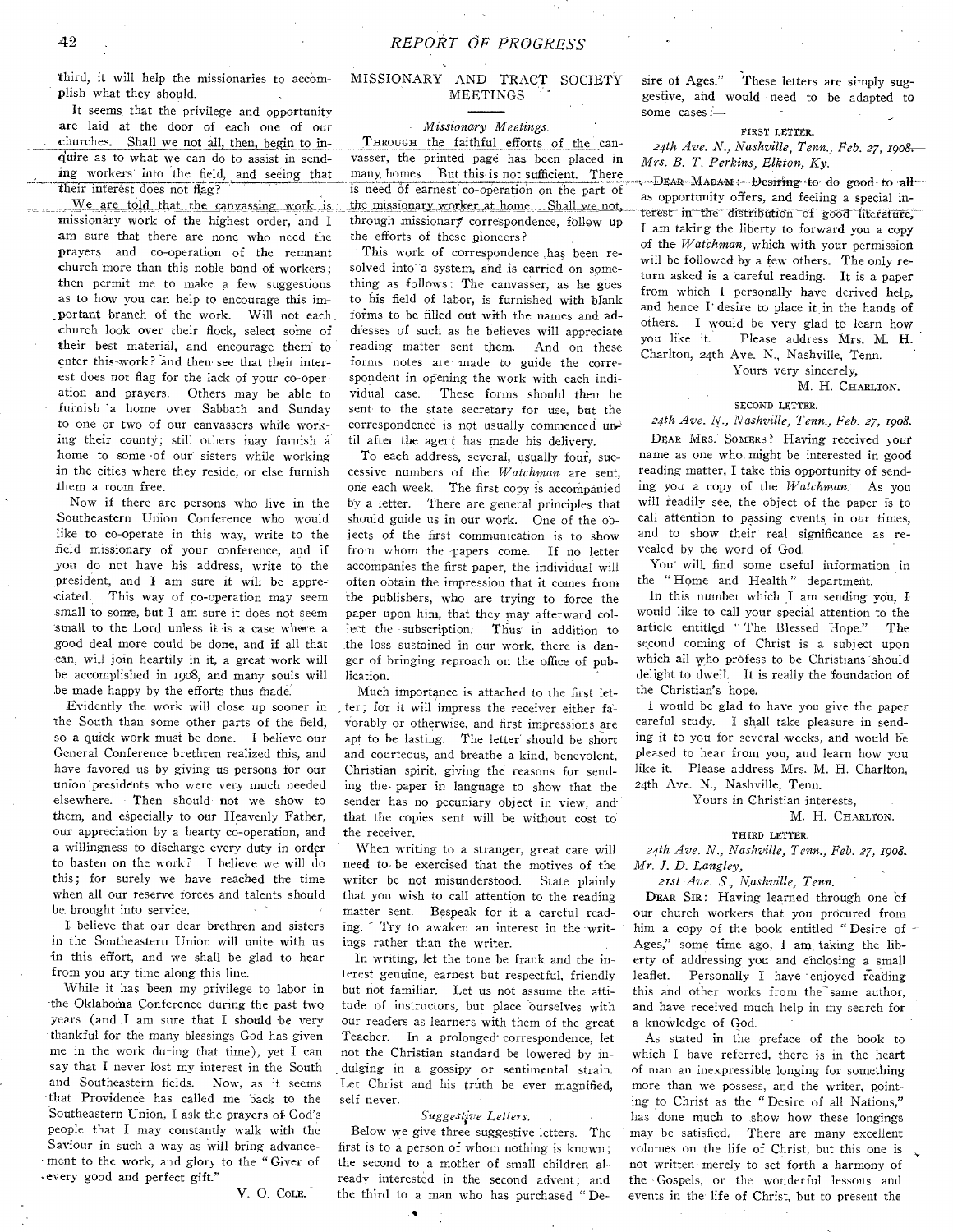wonderful love of God as revealed in his GEORGIA'S RESOURCES AND AD-Son. VANTAGES

 $\alpha$  , and  $\alpha$  , and  $\alpha$ 

-1242-13

 $\label{eq:1} \mathcal{L}_{\mathcal{A}} = \mathcal{L}_{\mathcal{A}} \left( \mathcal{A}^{\mathcal{A}} \right) \mathcal{B}^{\mathcal{B}} \rightarrow \mathcal{C}_{\mathcal{B}} \left( \mathcal{A} \right)$ 

I do not know whether you have given the book a thorough and careful reading, but if not, I would heartily commend it to your notice. The first chapter alone will, I am sure, give you new thoughts and aspirations, and if appropriated to your experience, will make life brighter and the future more real.

I shall be pleased to know if the enclosed leaflet reaches you, and also your opinion of the book. My only object in the circulation of this literature is to bring the great truths of the Bible more prominently before the world. Please address, Mrs. M. H. Tuxford, 24th Ave. N., Nashville, Tenn.

## Yours very sincerely, , M. H. TUXPORD.

After the first letter has been written, the character of the answers received will govern future correspondence. In our letters we should not aim to present a synopsis of our faith and hope, but call attention to the literature we send, depending quite largely upon the papers and tracts to .present the truth to our readers. Centered in our publications we have a wealth of resources to draw upon, and find just such matter as is adapted to the wants of all. MRS. M. H. TUXFORD-CROTHERS. *(To be continued.)* 

### THE TAMPA (FLORIDA) CHURCH NO. 2

A CLASS of colored brethren and sisters meet in the Methodist church located in the eastern part of Tampa, Who are blessed with the spirit of the Bereans, as they daily search for hidden treasures from the great storehouse of God's truth.

The writer has given them several discourses on practical points with much interest. On one occasion two Methodist ministers were present, and at another time nine white persons. An intelligent Methodist colored woman, who teaches' a select school, has been present several times. We hope that she will embrace the truth.

Pray for us and the work among the Afro-Americans here. J. F. BAHLER.

FRY.- Died at her home one mile east of Amory, Miss., Feb. 16; 1908, **Mrs. Mary** Pry, wife of J. S. Fry, aged 49 years. She with her husband began keeping the Sabbath in the year 1889, but they did not unite with the church until they came to Mississippi in 1901.

Sister Fry was sick but a few days, and was patient and faithful to the last. Her death is mourned by a husband, two brothers, two sisters, and two adopted children, besides other relatives and friends; but we mourn not as those who have no hope. She was a strong believer in the third angel's message, and died in bright hope of a part in the first. resurrection., Words of comfort were spoken' by the writer from I Thess. 4: 16, 17.

We laid her to rest in the Hatley cemetery. But soon Jesus will call his people froni their graves. JAMES BELLINGER, *Pastor.* 

### AGRICULTURE.

"WITH its great. variety of climate, owing to its nearly four and a half degrees of latitude, and the varying altitude of its different sections, Georgia can raise the greatest variety of products of any state in the Union. The crops and fruits of every section of our country are found within its borders,"

" The United States census of 1900 reports the crop of .1899, which was one of the poorest seasons that Georgia has known in a long time for all kinds of crops and horticultural products. By that census the total value of Georgia's agricultural -products was \$86,345,- 343."

#### COTTON.

" The total value of Georgia's cotton crop in 1905 was \$102,777,032, of which sum the cotton seed furnished \$13,267,452."

" There were ginned in 1906 in the entire state of Georgia 1,635,285 bales of cotton." GRAINS.

In the year 1899 Georgia produced 2,290 bushels of barley, 26 bushels of buckwheat, 34,032,230 bushels of corn, 3,115,610 bushels of oats,  $54,492$  bushels of rye, and  $1,176,947$  bushels of wheat.

In 1905 Georgia produced 132,081 tons of hay, 2,106,556 bushels of wheat, 3,552,075 bushels of oats, and 47,255,164 bushels of corn. The value of the corn crop"for 1905 was \$33,078,615.

SYRUP AND SUGAR.

In 1899 Georgia produced 3,226,367 gallons of syrup and 226,730 pounds of sugar.

POTATOES AND ONIONS.

" In woo Georgia produced 553,129 bushels of Irish potatoes, 5,087,674 bushels of sweet potatoes, and 44,618 bushels of onions.

One farmer " raised, in 1905, on each of eighteen acres, 8o bushels of oats, making \$42 net profit to the acre. On each of ten acres of sweet potatoes, he made 100 bushels, and sold the crop for \$750, or at 75 cents a bushel. He also fattened and killed 75 hogs, averaging 200 pounds each, which he sold at Io cents a pound."

#### PEACHES.

" Georgia has in her commercial orchards more than 16,000,000 peach trees, of which over half are now bearing. In an ordinary good fruit year, the peach crop in Georgia is worth at least. \$4,000,000, and in some years will go far ahead of these figures."

FLOUR AND GRIST MILLS.

" Georgia had, in 1905, 114 flour and grist mills, with a capital of \$1,875,718,,with products valued at  $$8,178,926$  for wheat and corn.... There are many small flour and grist mills not numbered in the census report."

RAILROADS AND ELECTRIC LINES.

Magnificent lines of railway traverse every section of the state, giving to its farmers easy access to the markets." Georgia is " one of the most progressive among our states. In the later thirties, on account of her rapid growth in manufactures and her wisdom and zeal in railroad construction, Georgia received the proud title, ' Empire State of the South.' She now has about 6,467 miles of railroad,

| CANVASSING REPORT |  |
|-------------------|--|
|                   |  |

 $43<sub>1</sub>$ 

**REVIEWER** 

| One week ending Feb. 14, 1908                    |                |                |               |               |               |  |  |  |  |
|--------------------------------------------------|----------------|----------------|---------------|---------------|---------------|--|--|--|--|
| ALABAMA CONFERENCE                               |                |                |               |               |               |  |  |  |  |
| NAME-<br>Book Hours Value                        |                |                |               | Deliv' d      |               |  |  |  |  |
| RI<br>KeateBFLCK                                 | 25             | 36.50          |               |               |               |  |  |  |  |
| CUMBERLAND CONFERENCE                            |                |                |               |               |               |  |  |  |  |
| J A CaldwellBFL MISC 27                          |                | 30 05          |               |               | 245           |  |  |  |  |
| M J WeberBFLGP 33                                |                | 46 00          |               |               | 5 00          |  |  |  |  |
| A K PhilippsBFL                                  | $\tilde{H}$    |                | 8 75          |               |               |  |  |  |  |
| Walter KirkhanBFL                                | 13             | 1850           |               |               | 25            |  |  |  |  |
| FLORIDA CONFERENCE                               |                |                |               |               |               |  |  |  |  |
| Effie Nelson PH                                  | 16             | $-525$         |               |               | 525           |  |  |  |  |
| $T$ H Dobb $MISE$                                | 37             |                |               |               | 4 20          |  |  |  |  |
| GEORGIA CONFERENCE                               |                |                |               |               |               |  |  |  |  |
| J<br>Ć                                           | 27             |                | 970           |               | 3 30          |  |  |  |  |
|                                                  | 48<br>10       |                | 36 00         | 4285<br>18 25 |               |  |  |  |  |
| $C$ Rogers $BS$<br>E C Rogers BS<br>S G Dent BFL | 7              | 22 50<br>15 40 |               | 15 40         |               |  |  |  |  |
| LOUISIANA CONFERENCE                             |                |                |               |               |               |  |  |  |  |
| Jas H AndersonBFL NTP                            | 39             | 68 85          |               |               |               |  |  |  |  |
| Wm Olmstead BR                                   | 13             |                |               | 14 55         |               |  |  |  |  |
| I T ReynoldsBFL                                  | 3 <sup>T</sup> | 34 00          |               |               | 3 50          |  |  |  |  |
| NORTH CAROLINA CONFERENCE                        |                |                |               |               |               |  |  |  |  |
| Horace G Millerck                                | - 9            |                | 4 75          | 16 25         |               |  |  |  |  |
| H B Tildenck                                     | 10             | II 00          |               |               |               |  |  |  |  |
| SOUTH CAROLINA CONFERENCE                        |                |                |               |               |               |  |  |  |  |
| H Martin ck                                      | 40             |                | 17 00         | 13 00         |               |  |  |  |  |
| Mrs H Martinck                                   | 5              |                | 6 00          |               | 6 оо          |  |  |  |  |
| TENNESSEE RIVER CONFERENCE                       |                |                |               |               |               |  |  |  |  |
| Chas. Romines  D&R                               | 35             | 1800           |               |               | 18 00         |  |  |  |  |
| Mrs B A Philpott. D&R MISC                       | 10             | 7 70           |               |               | 35            |  |  |  |  |
| Mamie Moore D&R                                  | 23             |                | $26\,40$      |               | I 20          |  |  |  |  |
| W T Dawson BR                                    | 12             | 22 00          |               |               | 525           |  |  |  |  |
| Wm J KeelewATCHMAN                               | 37             | 20 20          |               |               | 300           |  |  |  |  |
| RECAPITULATION                                   |                |                |               |               |               |  |  |  |  |
| Alabama Conference                               | 25             |                | 36 50         |               |               |  |  |  |  |
| Cumberland Conference<br>Florida Conference      | 84             | 103 30         |               |               | 7 70          |  |  |  |  |
| Georgia Conference                               | 53             |                | 5 25<br>83 60 |               | 9 45<br>79 80 |  |  |  |  |
| Louisiana Conference                             | 92<br>83       | 10285          |               |               | 18 05         |  |  |  |  |
| North Carolina Conf                              | 19             |                | 15 75         |               | 16 25         |  |  |  |  |
| South Carolina Conf                              | 45             |                | 23 00         |               | 19 00         |  |  |  |  |
| Tennessee River Conf                             | 117            |                | 94 30         |               | 2780          |  |  |  |  |
|                                                  |                |                |               |               |               |  |  |  |  |
| Grand Total  518 \$464 55 \$148 05               |                |                |               |               |               |  |  |  |  |

not including her electric lines, which " traverse not only all the large cities, but many of the smalller cities and towns, connecting them with their suburbs and in many instances with neighboring towns."

NOTE.— The foregoing is compiled from the " Jamestown Exposition" edition of " Geor- ,gia's Resources and Advantages," published in 1907.

#### GEORGIA IN THE LIGHT Of THE THIRD ANGEL'S' MESSAGE.

In all this great ""Empire State of the South," with its 146 counties and a total population of 2,660,000 people, we have less than two hundred people who know, understand, and embrace the threefold message of Revelation 14. And we have only two ministers and four canvassers to teach this message to all this people. Surely our need of workers is apparent to all.

The Lord says through his servant, "Let no one suppose that the Southern field is an easy place to work; for it is the most difficult portion of the Lord's vineyard, and soon it will be even more difficult." And yet he says, " There is no more fruitful field than. the South."-Southern Work, pp. 143, 117.

" There is to be a work done in the South, and it needs men and women who will not *(concluded on fiagt* **44-)**